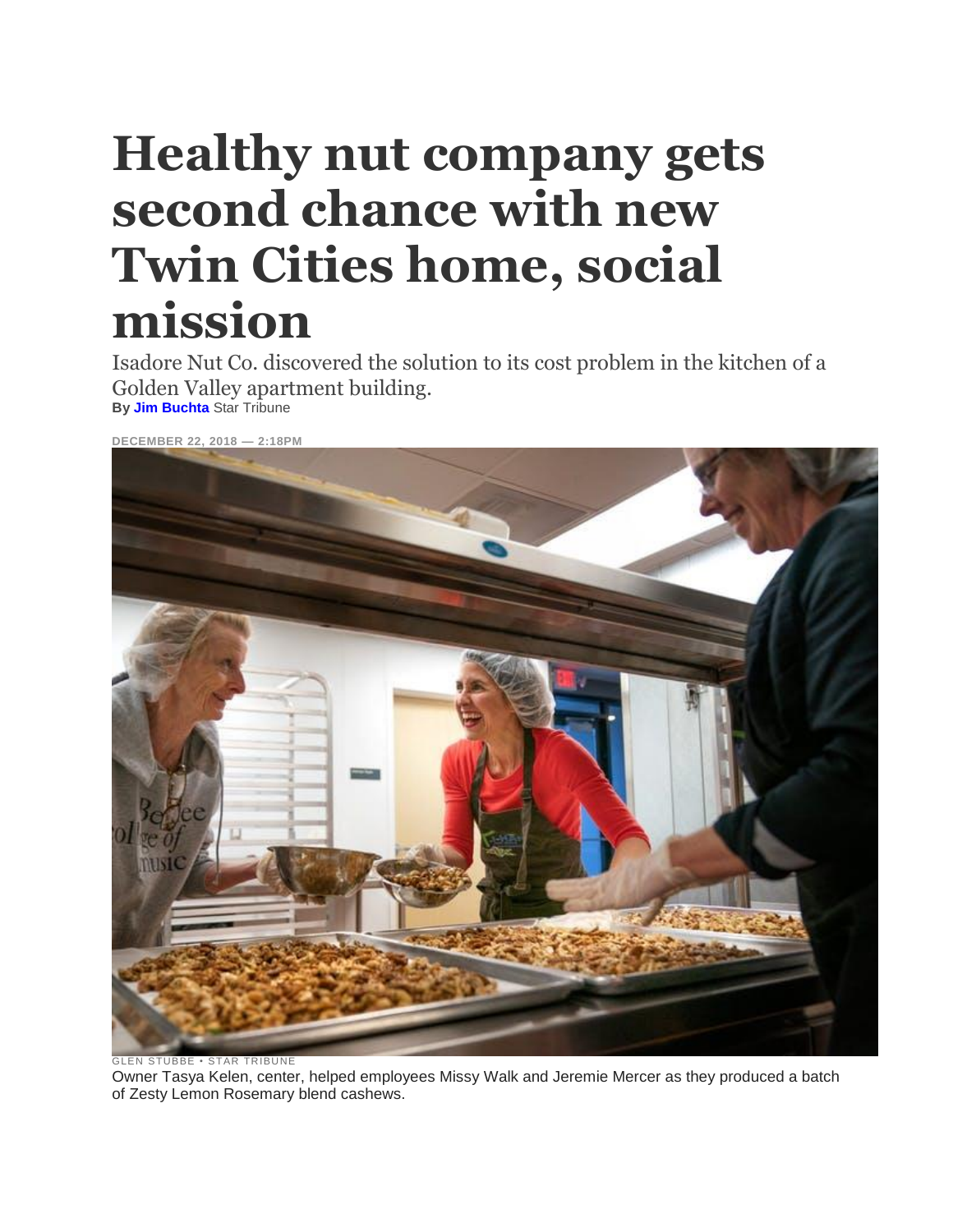During a visit to a farmers market in south Minneapolis six years ago, Tasya Kelen was struck by the lack of healthy snacks, so she started making them for herself and as gifts for friends.

Kelen adhered to the food-as-medicine belief of her grandfather, Isadore Rosenfeld, that holds the source of the food is as important as how it's prepared. She used only organic and premium nuts, and packaged them in glass jars that could be reused.

Word spread about those snack-packed jars, so she moved Isadore Nut Co. into a rented space in a shared commercial kitchen near her house in south Minneapolis and started selling them at farmers markets, fairs and co-ops. Buyers lined up, especially for her zesty lemon rosemary cashews.

"I was led by my heart, not by a business degree," said Kelen, an English major in college and a stay-at-home mom for several years.

Kelen's business thrived, but the price of those snacks didn't keep pace with the rising cost of production, especially the cost of the highest-quality ingredients.

As she ramped up production, she struggled to increase prices that had been set to compete with nut snacks brought to market by much larger companies with more buying power and bigger distribution networks. Suddenly, the business that started as a "passion project" was becoming a financial and emotional burden.



GLEN STUBBE - STAR TRIBUNE

Isadore Nut Co. works out of the kitchen of Cornerstone Creek, an apartment for people with disabilities in Golden Valley.

Kelen faced a dilemma: Compromise the values that inspired her to launch the business in order to expand it, or close it down and cut her losses.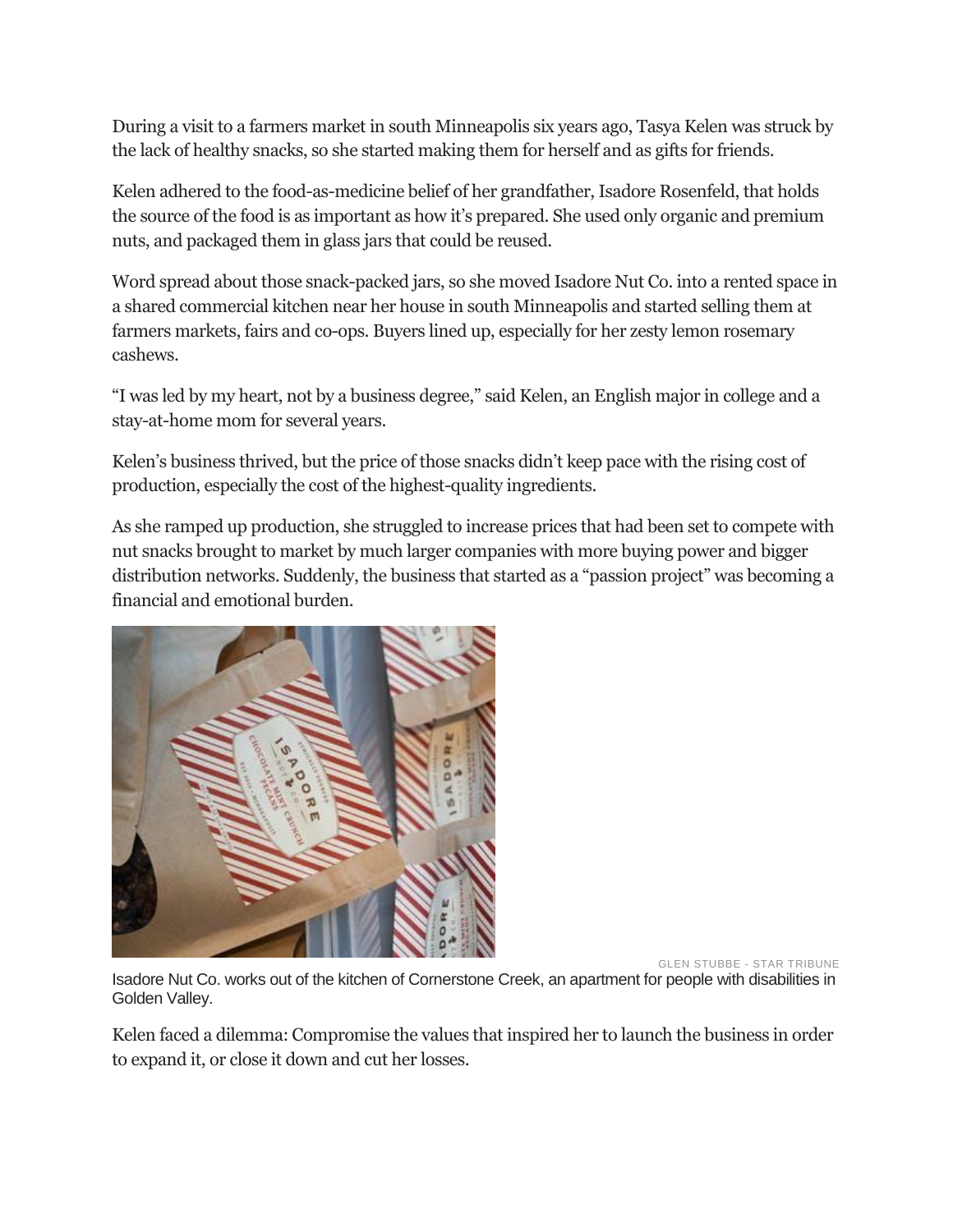She asked herself a simple question: "Can I follow my passion and still make a difference in this world?"

The answer came in August during a visit to Cornerstone Creek, an apartment building in Golden Valley for people with disabilities, where a commercial kitchen had just been built by a Minnetonka-based nonprofit called Jewish Housing and Programming (J-HAP).

During a tour of the kitchen, which was being used just a couple nights a week to prepare meals for residents, Nicole Rabinowitz, J-HAP's kitchen director, said that in addition to renting the space, there was also an opportunity to employ some of the residents, and the possibility they could help her grow rosemary and other ingredients in a sweeping garden plot out back.

"It was like the heavens opened up," Kelen said. "All of a sudden, the flood gates opened in my brain and I thought, 'We can do anything.' "

Suddenly, Kelen's Isadore Nuts had a new home, a built-in workforce and a new opportunity to satisfy the most important element of her business plan: to make a difference in the world. Kelen moved into that new space a few weeks ago and has been getting settled, training employees and filling holiday orders.

Rabinowitz said that in just a couple of months Isadore is already having a major impact.

"Isadore Nuts is a role model for other employers to make accommodations based on an individual's interests and skills to benefit the tasks in a business," she said. "Giving more people opportunities to be included in the workforce is a win-win for all."

Kelen's commitment to a mission-based business plan is not unlike the motivation behind Linda Bialick's initial vision for the 45-unit Cornerstone Creek, a one-of-a-kind, apartment building that opened in early 2017.

After Bialick daughter's was born with Down syndrome, she realized that children with developmental disabilities didn't have the same educational, social and recreational opportunities as other children.

So when her daughter became an adult, she started researching ways adult children are able to live independently safely after their parents are unable to care for them. She launched the effort to build Cornerstone.

And now, with its commercial kitchen and a new home for Isadore, the building has created another opportunity for residents.

For Isadore, Kelen said the move to Cornerstone has made her believe anything is now possible.